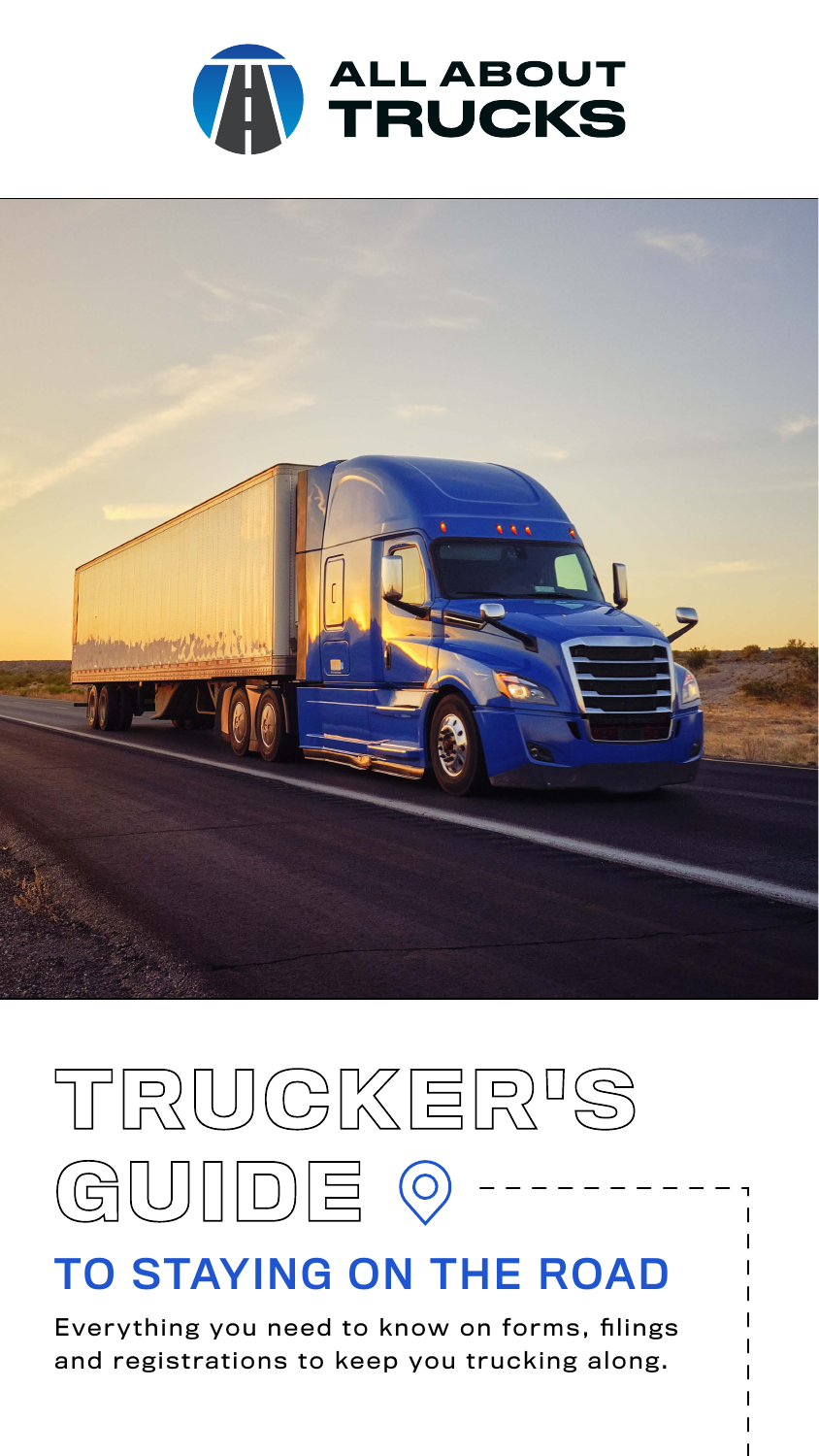## **Random Drug & Alcohol Program [and Clearinghouse](#page-18-0)**











# $\frac{1}{\sqrt{7}}$ NHFENF



## **[Corporation](#page-2-0)**

Click for pages 1–2







Click for pages 17–20

Click for page 21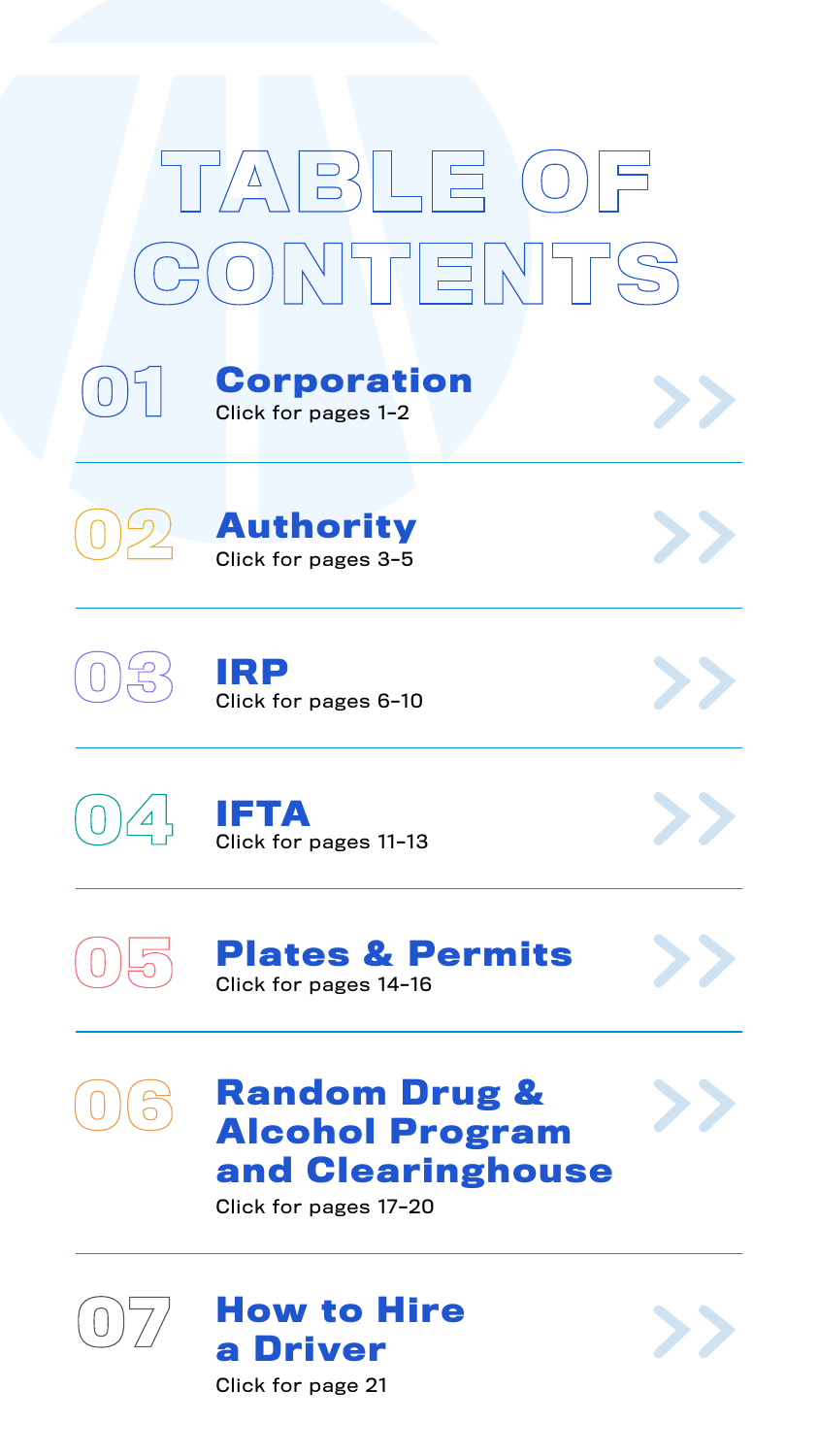<span id="page-2-0"></span>

# **01** Corporations

## **Why should you form a corporation?**

Forming a Small Corporation, or S-Corp, allows you to hire drivers. It also provides financial opportunities and protections.

With a corporation, your business finances are separated from your personal finances, which can help shield your personal finances from potential legal action or financial issues.

Creating a corporation also allows you to file taxes as a business, which can provide tax benefits. All About Trucks has helped many drivers and carriers set up their S-Corp.

**ESTABLISHING A CORPORATION**







**1**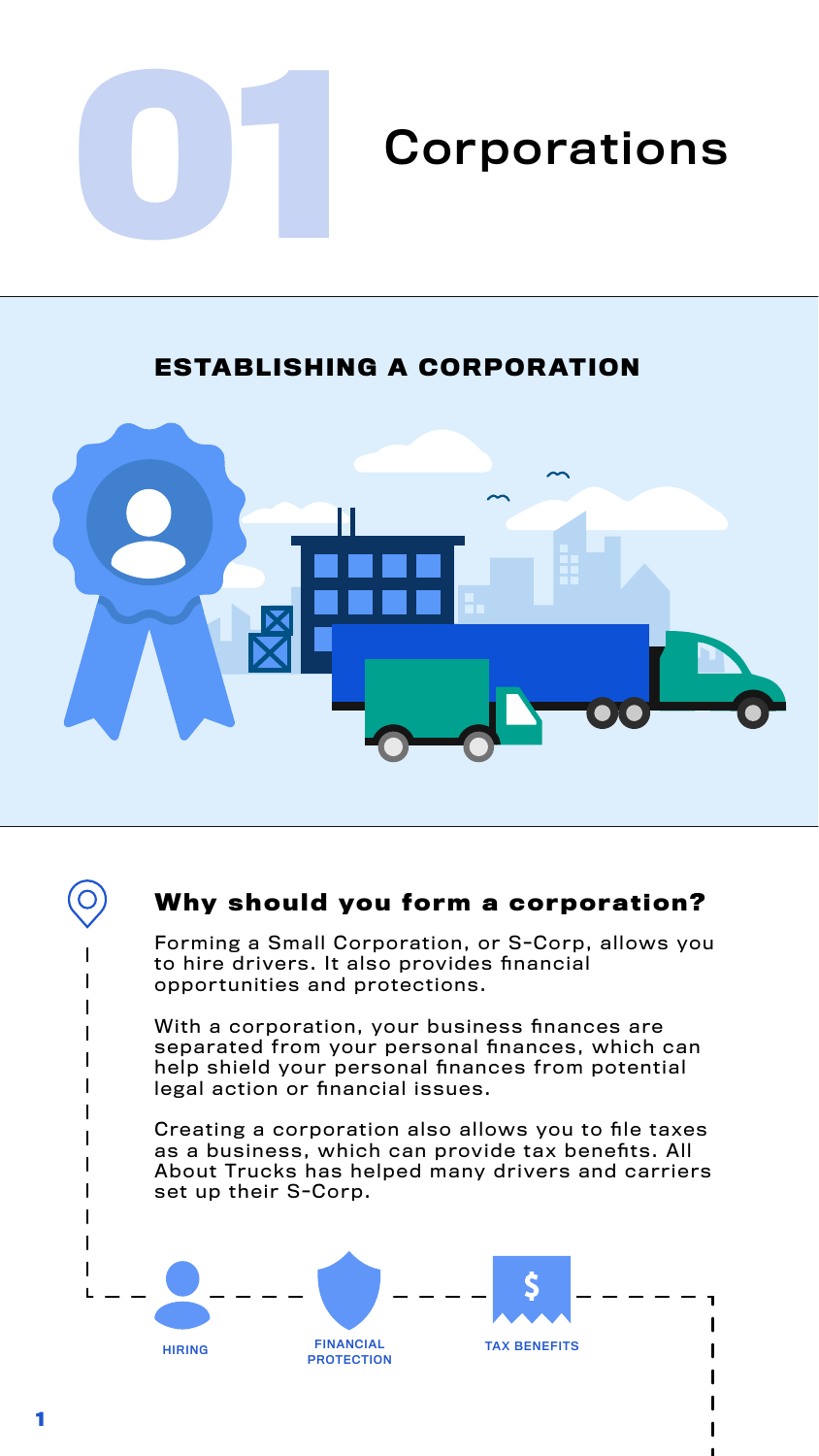**You can keep it simple or get creative, but this will be your business name for as long as you have the corporation.**

## STEP TWO

**If you have questions about Reinstatement, [Renewal or Amendments, contact All About](https://www.allabouttrucks.us/contact-us/)  Trucks and we can help.**

First, choose a name for your S-Corp. The name must include one of the following words or abbreviations: Corporation, Company, Incorporated, Limited, Corp., Co., Inc., or Ltd.



Next, complete our Corporation form. Include your payment information on the form and submit it to All About Trucks via email, mail, fax, or in person.







Once the state approves your corporation, All About Trucks will apply for the federal ID number and additional information you'll need to open a business bank account. You can use this account for any transactions related to your corporation.

**How to set up a new corporation**

## STEP ONE



## NEXT SECTION **02: AUTHORITIES**

#### EMAIL

support@allabouttrucks.us

FAX

[\(224\) 238-3199](https://www.allabouttrucks.us/contact-us/)

#### **OFFICE**

[600 Tollgate Rd., Unit C](https://www.google.com/maps/dir/41.8799308,-87.6305172/all+about+trucks/@41.9716916,-88.2429316,10z/data=!3m1!4b1!4m9!4m8!1m1!4e1!1m5!1m1!1s0x880f0f8f56c9baa3:0x841739877f5d65cb!2m2!1d-88.2937125!) Elgin, IL 60123



## STEP THREE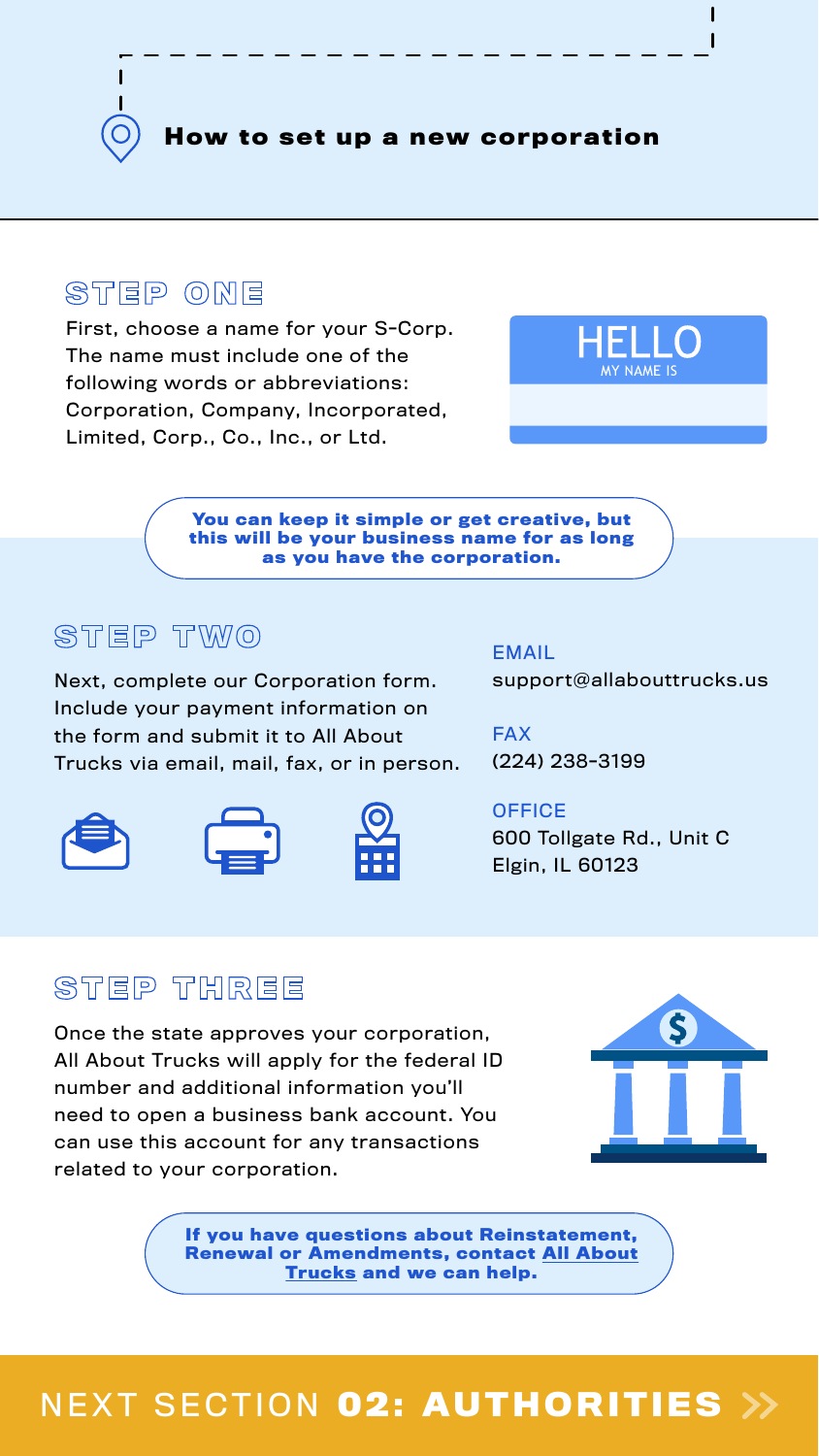<span id="page-4-0"></span>

## **How do you set up your authority?**



## **WHAT IS AN AUTHORITY?**

A carrier authority is the legal documentation that allows you to become a carrier. An authority will also allow you to operate your truck under your own DOT and MC number.



[Choose the All About Trucks Authority Package that fits your](https://www.allabouttrucks.us/authorities/)  business. Package 1 is for carriers operating trucks that are 26,000 pounds and over, and Package 2 is for those with vehicles under 26,000 pounds. Package 3 is for brokers.

![](_page_4_Picture_8.jpeg)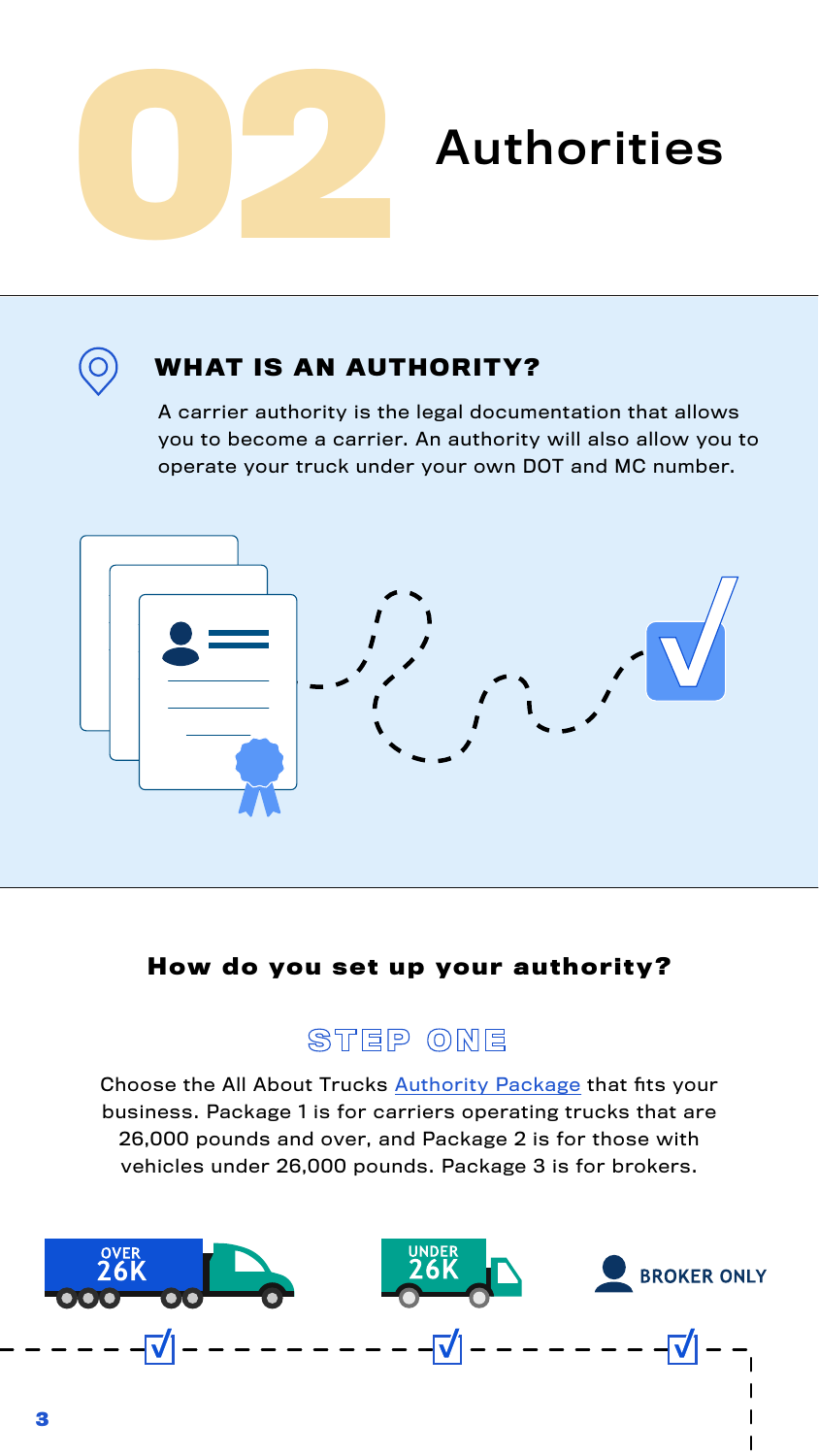**•** Have you ever had a DOT/MC number under your personal name or any of your corporations? If so, what is the DOT/MC number?

- How many trucks and trailers do you currently have?
- What is the weight of each truck/trailer?
- What will you be hauling?

## STEP TWO

![](_page_5_Picture_1.jpeg)

![](_page_5_Picture_2.jpeg)

## **ANSWER THESE QUESTIONS AND PROVIDE THE INFORMATION TO ALL ABOUT TRUCKS**

![](_page_5_Picture_8.jpeg)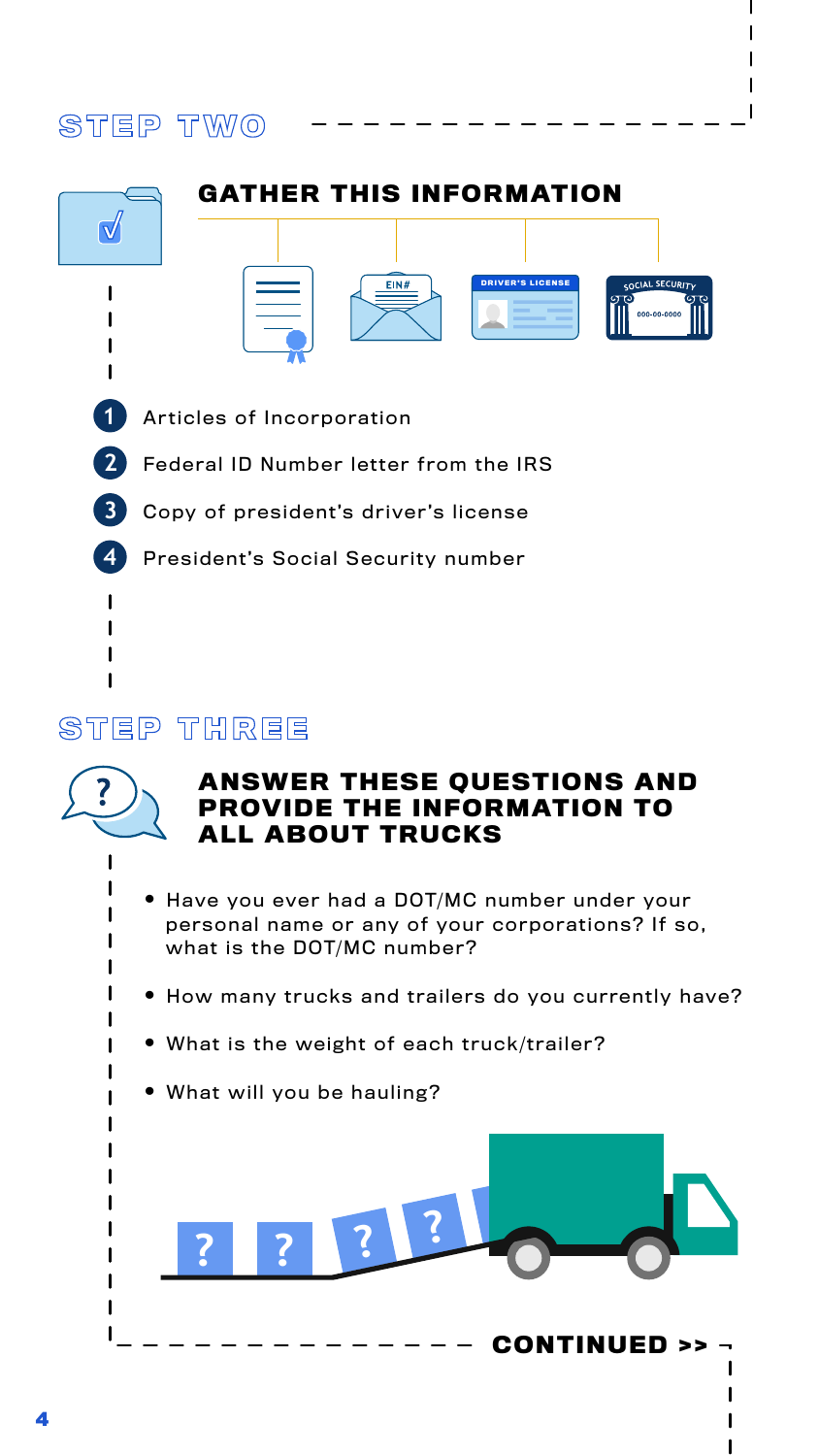Provide payment via cash, or credit card. It will take about three weeks for your authority to become active. In the meantime, begin looking for liability and cargo insurance.

**•** What phone number do you want to report for the authority? Be aware, this number often receives a lot of sales calls during the first few weeks after opening the authority.

- What address do you want the authority to be registered under? This will be your company address.
- Will you be transporting passengers in interstate commerce (for a fee or other compensation, whether direct or indirect)?
- Will you be transporting federally regulated commodities owned by others or arranging for their transport (for a fee or other compensatio) in interstate commerce)?

STEP FOUR

## NEXT SECTION **03: IRP**

![](_page_6_Figure_7.jpeg)

**It's best if you do not answer these calls at all; however, if you do, please do not provide any payment information during them.**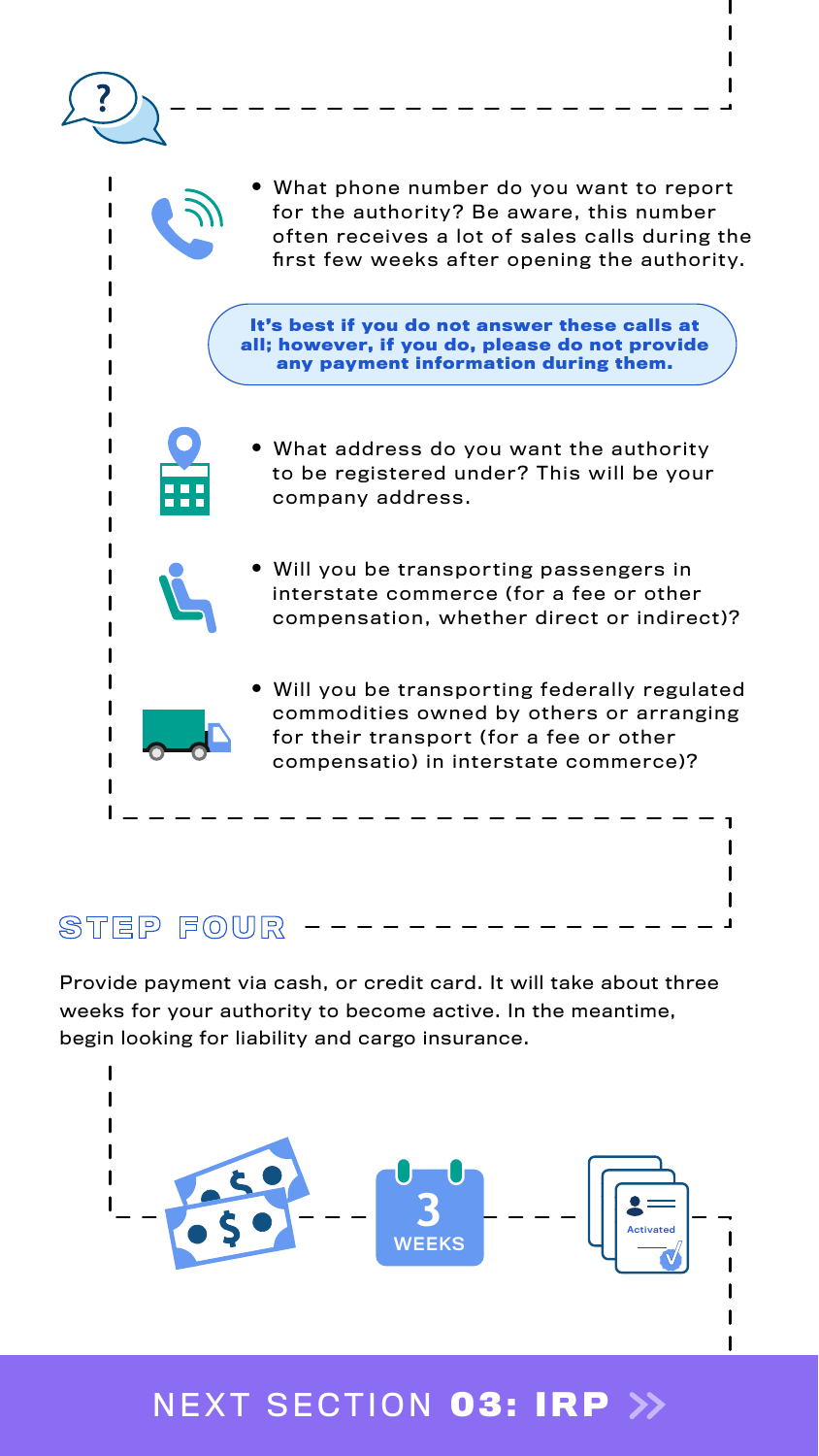<span id="page-7-0"></span>![](_page_7_Picture_0.jpeg)

![](_page_7_Picture_10.jpeg)

**Who needs to apply for an IRP plate?**

> You need an IRP plate for any truck that travels between two IRP jurisdictions

The IRP is an agreement reached between the United States and Canada that allows truckers to travel between the two countries with only one set of plates on the truck.

AND has a combined gross weight of 26,000 pounds including the vehicle weight and the maximum load

![](_page_7_Picture_8.jpeg)

OR is a power unit having three or more axles, regardless of weight

## **WHAT IS THE INTERNATIONAL REGISTRATION PLAN (IRP)?**

![](_page_7_Picture_2.jpeg)

![](_page_7_Picture_6.jpeg)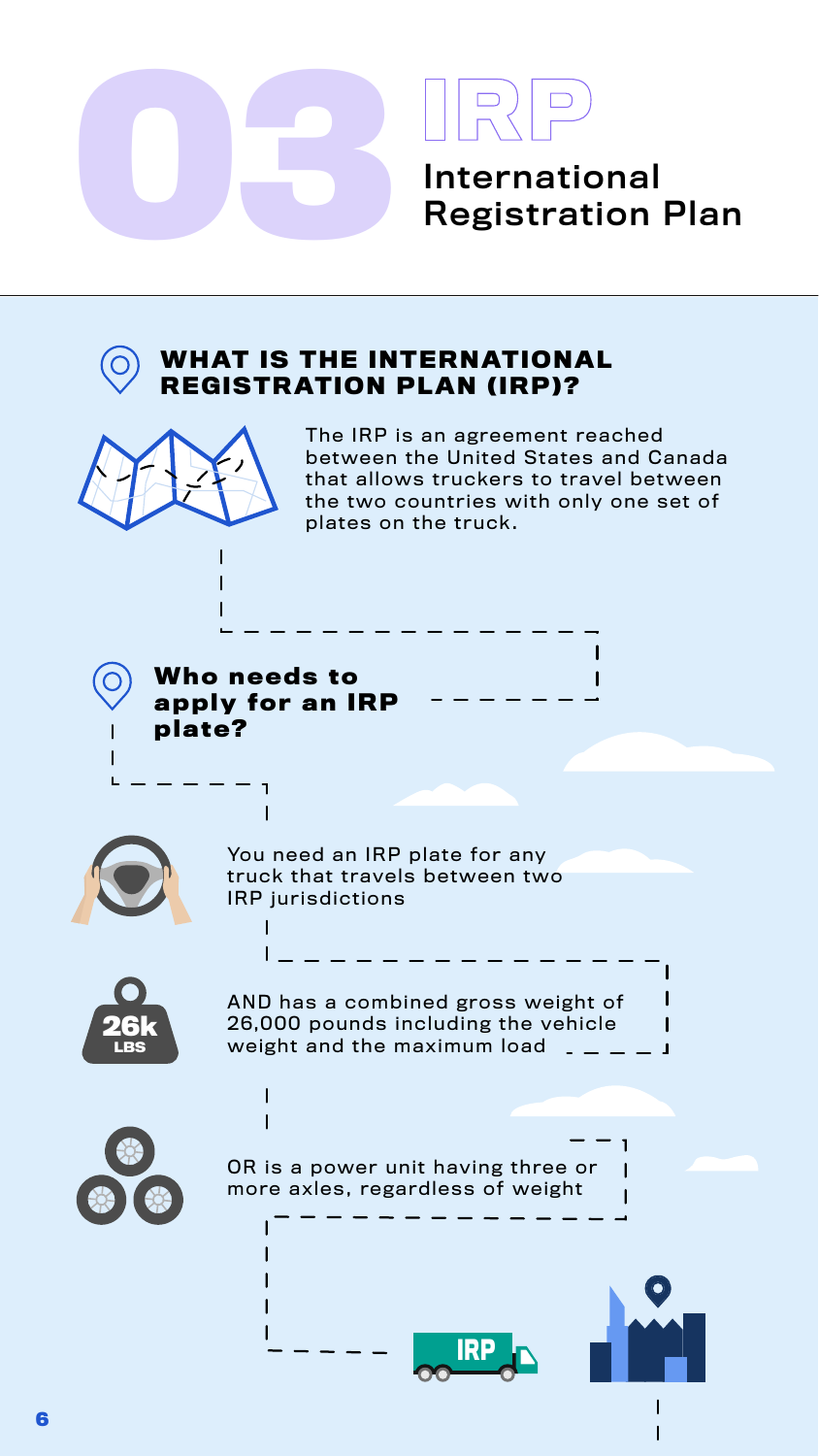![](_page_8_Picture_1.jpeg)

![](_page_8_Picture_2.jpeg)

Provide all the required documents you collected in step 1 to All About Trucks via email, mail, fax, or in person.

![](_page_8_Picture_4.jpeg)

![](_page_8_Picture_5.jpeg)

![](_page_8_Picture_6.jpeg)

**FAX** [\(224\) 238-3199](https://www.allabouttrucks.us/contact-us/)

#### **OFFICE**

We will review your documents. If they are complete and correct, All About Trucks will prepare the IRP application and Schedule G forms on your behalf. All you will need to do is sign them.

![](_page_8_Picture_13.jpeg)

#### EMAIL support@allabouttrucks.us

[600 Tollgate Rd., Unit C](https://www.google.com/maps/dir/41.8799308,-87.6305172/all+about+trucks/@41.9716916,-88.2429316,10z/data=!3m1!4b1!4m9!4m8!1m1!4e1!1m5!1m1!1s0x880f0f8f56c9baa3:0x841739877f5d65cb!2m2!1d-88.2937125!) Elgin, IL 60123

## STEP THREE

![](_page_8_Picture_0.jpeg)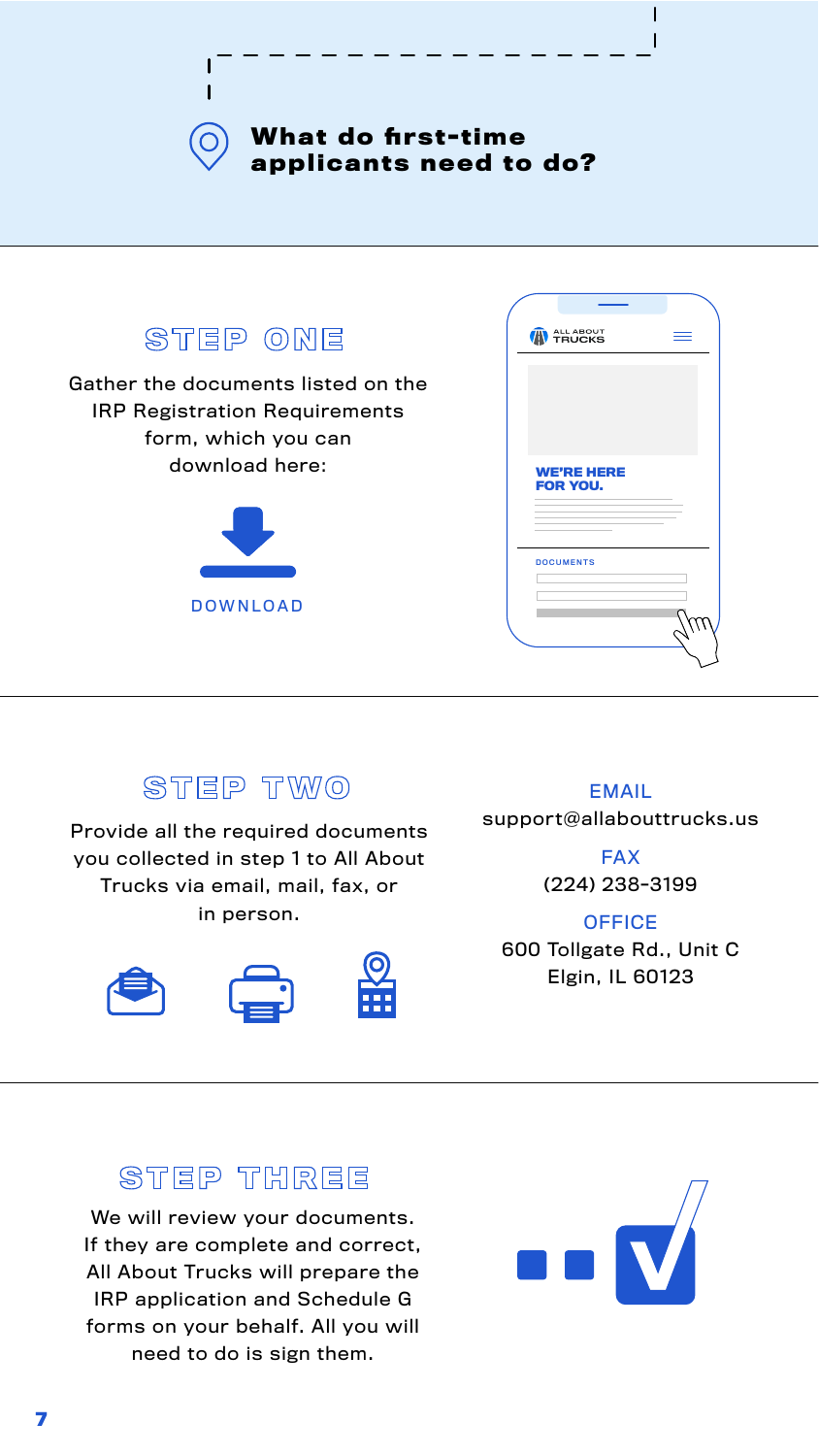![](_page_9_Picture_6.jpeg)

## STEP SIX

## STEP FOUR

Provide payment (for both the application fee and our service fee) via cash or certified check or money order made out to All About Trucks. Once we have received payment, our team will email the signed forms and all your supporting documents to the Illinois Secretary of State.

![](_page_9_Picture_2.jpeg)

## STEP FIVE

The Secretary of State's office will process your payment. When your plates are ready, we'll call you to come pick them up at the All About

Trucks office. If you cannot pick them up, we can ship them to you

![](_page_9_Picture_10.jpeg)

**OFFICE [600 Tollgate Rd., Unit C](https://www.google.com/maps/dir/41.8799308,-87.6305172/all+about+trucks/@41.9716916,-88.2429316,10z/data=!3m1!4b1!4m9!4m8!1m1!4e1!1m5!1m1!1s0x880f0f8f56c9baa3:0x841739877f5d65cb!2m2!1d-88.2937125!) Elgin, IL 60123**

Once your application is approved by the Secretary of State's office, we will email you a temporary permit. You must have this permit and your IFTA tags in your windshield before you can start driving.

for an additional fee.

![](_page_9_Picture_14.jpeg)

**you have set everything up?**

[Learn more about IFTA](https://www.allabouttrucks.us/international-fuel-tax-agreement/)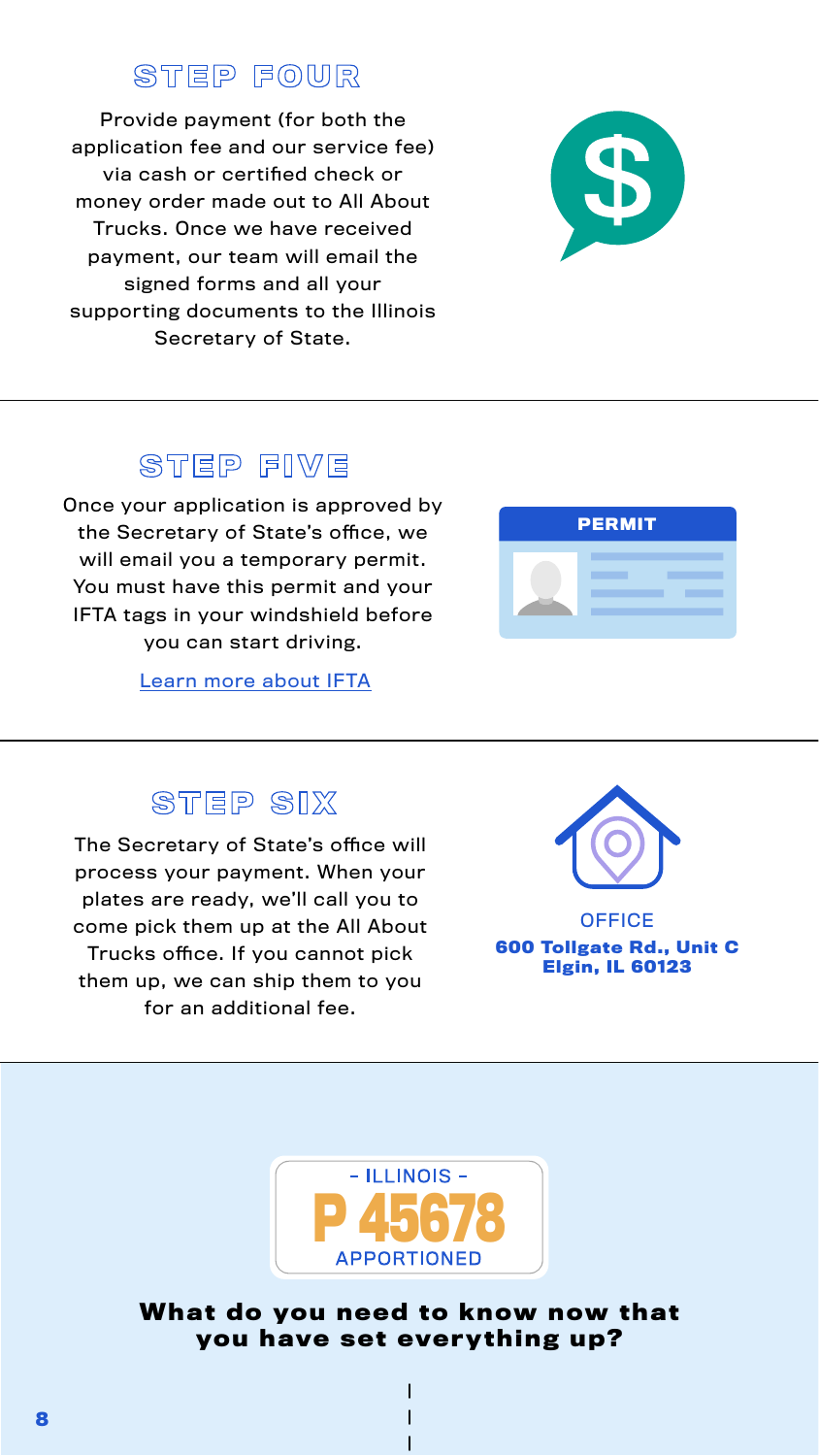## **What are your responsibilities once you have an IRP plate?**

In the event that you are chosen for an audit, you must have accurate records to provide to the auditors. This is very important, and these records can be asked for at any time. Here's a list of everything you will need to document:

#### + Individual Vehicle Distance Record

A detailed trip report that includes:

- Date of trip (starting and ending)
- Registrant's name
- Trip origin and destination
- Fleet number
- Driver's name or signature
- Unit number or VIN
- Total trip distance
- Plate number

#### + You will also need to be prepared to:

- Renew your IRP registration each year
- Submit quarterly IFTA reporting
- Comply with periodic IRP and IFTA audit requests
- Have your records available for an audit at all times
- Keep all your records for 5 years and 9 months

#### + Documents to support summaries

- Driver's logs
- Trip manifests
- Bills of lading

![](_page_10_Figure_22.jpeg)

**RECORDS** 

#### + Unit and fleet summaries

- For each month
- $\cdot$  For each quarter
- For each year

![](_page_10_Picture_30.jpeg)

#### **Every mile driven must be documented**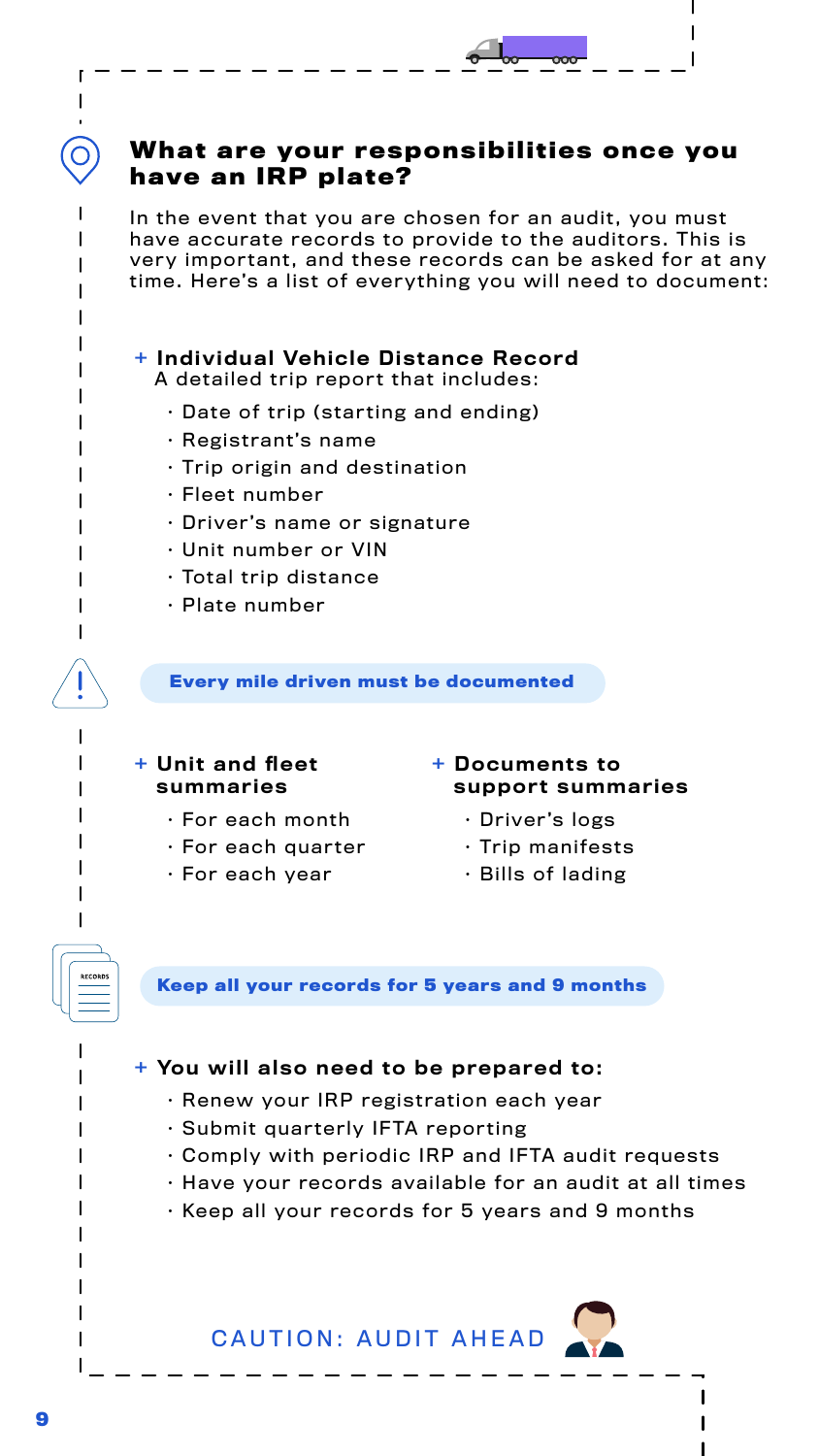## **Why would you be audited?**

The state of Illinois may request your IVDR at any time for the following reasons:

## ONE

## **What about the Highway Use Tax (HUT)?**

The highway use tax, or HUT, also known as form 2290, is a fee assessed annually on vehicles operating on public highways at registered gross weights of 55,000 pounds or more. The gross taxable weight of a vehicle is determined by adding the actual unloaded weight of the vehicle and any trailers, plus the weight of the maximum load carried.

#### AAT can help with HUT.

In order for us to be of assistance, you will need to provide the following information:

#### IMPORTANT:

Your first 2290 payment is due at the end of the month following purchase of the truck. Form 2290 renewals are due each year at the end of August. For trucks purchased at any time other than July, you will pay a prorated amount for the truck's first year of use.

- Employer Identification Number, or EIN (NOT a Social Security number)
- Vehicle Identification Number, or VIN, for each vehicle
- Taxable gross weight of each vehicle
- HUT renewals are due by the end of August of each year

**Proof of HUT payment is required in order to apply and/or renew IRP plates.** 

To ensure that each jurisdiction/state has received its correct share of revenue.

## **THREE**

To ensure that you have not overpaid/underpaid plate fees.

## **FOUR**

To identify and/or discourage fraudulent reporting.

## T WVO

All jurisdictions are required to conduct IRP registration audits.

## NEXT SECTION **04: IFTA**

![](_page_11_Picture_10.jpeg)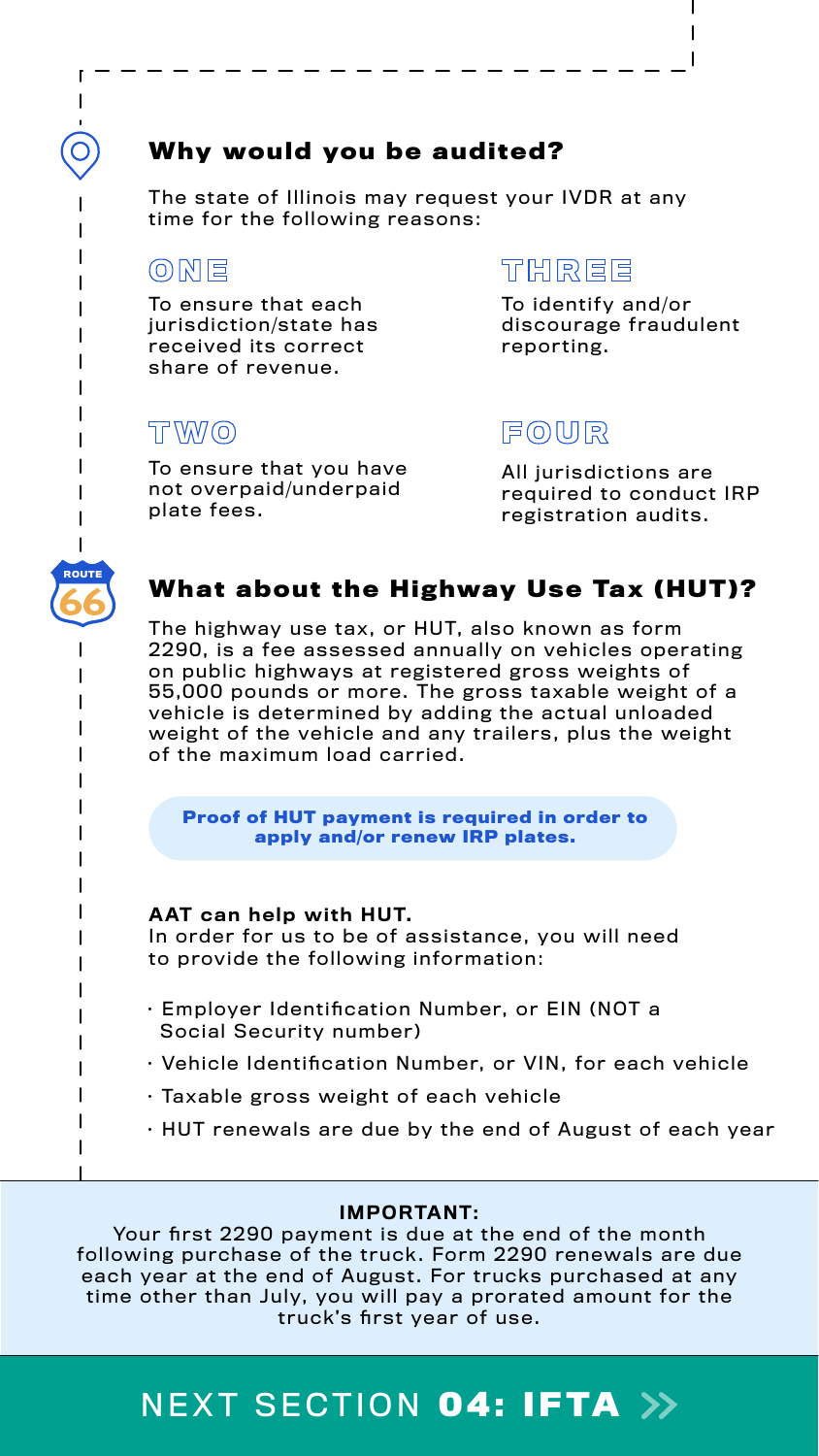<span id="page-12-0"></span>![](_page_12_Picture_0.jpeg)

![](_page_12_Picture_1.jpeg)

## **WHAT IS THE INTERNATIONAL FUEL TAX AGREEMENT (IFTA)?**

IFTA is an agreement between the lower 48 states and 10 provinces in Canada that allows truck drivers to simplify their fuel tax reporting and payment.

**Every truck over 26,000 pounds and traveling out of state must have an IFTA account or be registered on an employer's IFTA account.** 

**ILLINOIS IFTA:** You are required to include at least 3 address verification documents for your initial IFTA application. See below for a list of accepted documents:

To open an IFTA account for the first time, you'll need to complete our **Establish IFTA Account form** and submit it to All About Trucks via email, mail, fax, or in person.

**What do you need to open an IFTA account?** 

- Valid Illinois driver's license
- Utility bill (gas, electric, water, internet, etc.)\*
- Current property tax receipt
- Lease agreement with receipt\*
- Credit card statement
- Other documents with clearly stated legal address
- Bank statement with date and name\*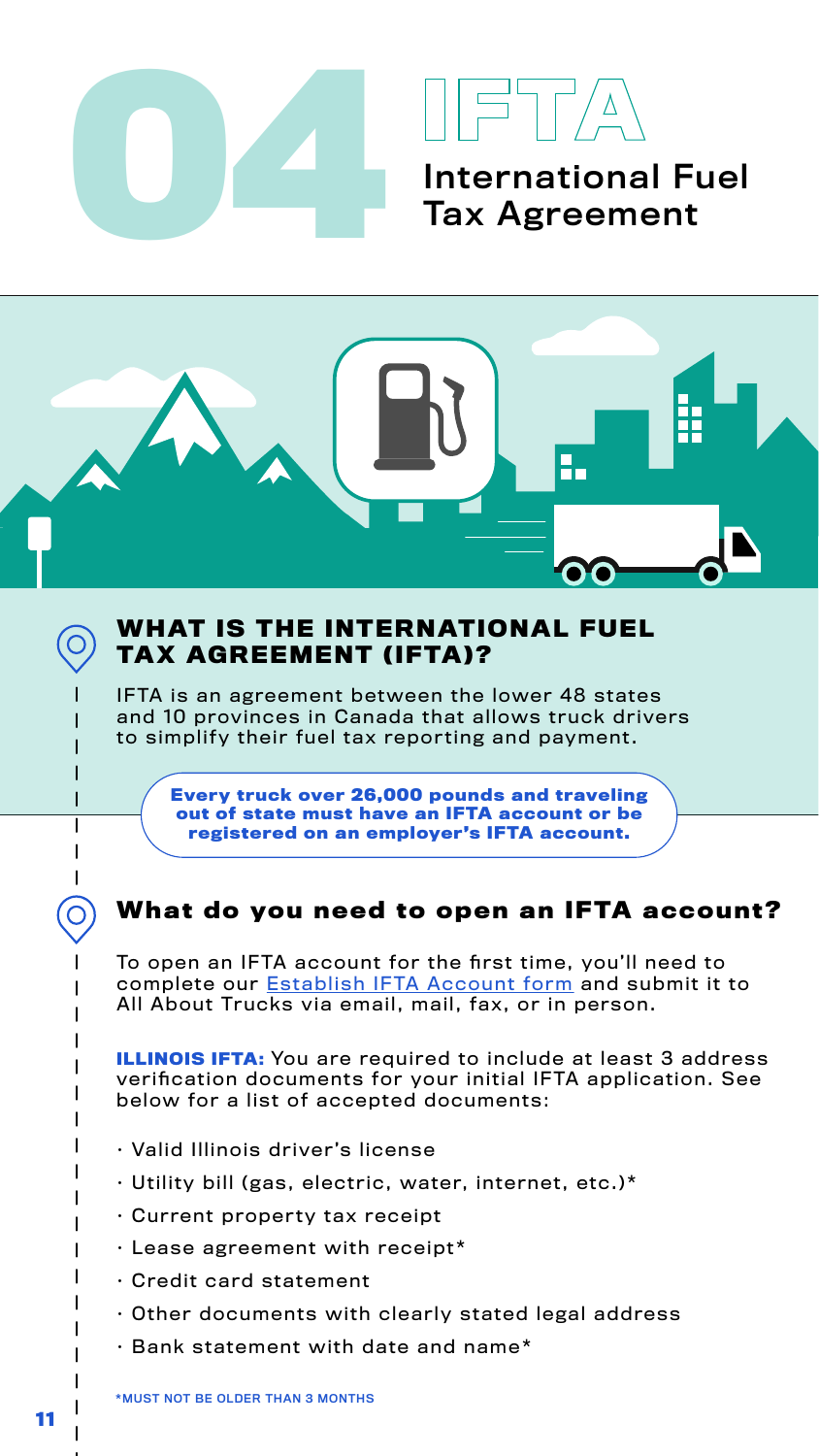IFTA requires that you file for each quarter EVEN IF you have not operated your vehicle during that quarter.

## **When are the quarterly IFTA filings due?**

- To provide All About Trucks with access to your IFTA account information
- Total miles traveled in every state/province for the quarter
- Total gallons of fuel purchased in every state for the quarter

To file, you'll need:

![](_page_13_Picture_4.jpeg)

![](_page_13_Figure_3.jpeg)

| <b>Reporting Quarter</b> | <b>Due Date</b> |
|--------------------------|-----------------|
| <b>January-March</b>     | April 30        |
|                          |                 |
| <b>April-June</b>        | July 31         |
| <b>July-August</b>       | October 31      |
|                          |                 |
| October-November         | January 31      |

IMPORTANT: To make things a bit easier, you can [gather the information you need to file using our](https://www.allabouttrucks.us/wp-content/uploads/IFTA_Quarterly_Filings.pdf)  IFTA Quarterly Filings form.

 $\bigcirc$ 

I

 $\mathsf{l}$  $\blacksquare$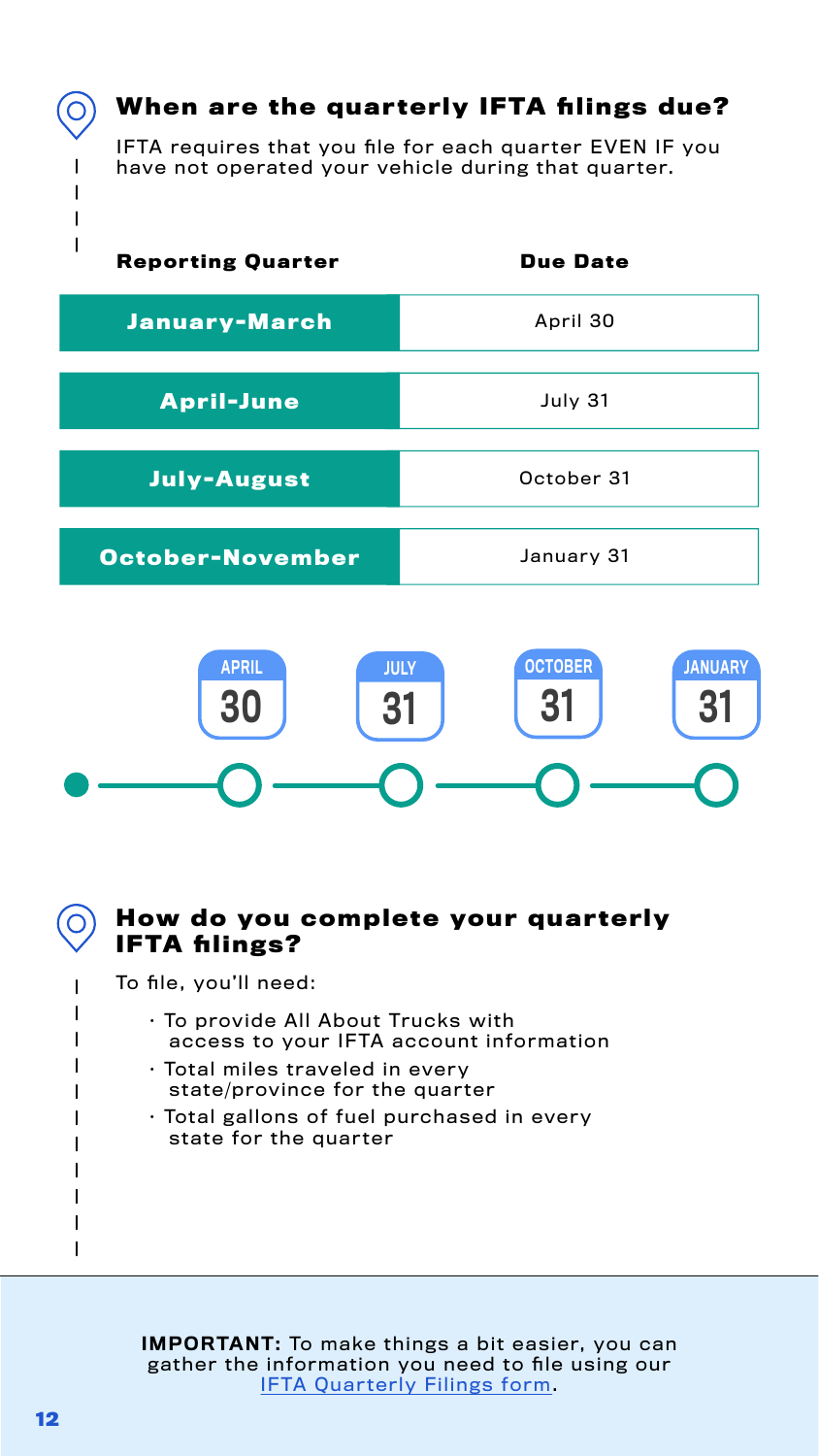As an IFTA licensee, you are responsible for providing records to support your tax return filings during an audit.

## THREE

- IFTA account holders must make copies of the decals for each truck BEFORE giving the decals to the drivers. If you are audited, you'll need to show a record of each decal.
- You can use the MFUT 77 form to track the decal

[For more information about Illinois IFTA rules,](https://www.allabouttrucks.us/international-fuel-tax-agreement/)  regulations and filing information, click here.

![](_page_14_Picture_19.jpeg)

numbers for each of your trucks.

- When filling out your weekly trip report, YOU MUST INCLUDE the:
	- Total miles in each state
	- City, state, or total gallons of fuel purchased
- At the bottom of the form, total up the miles and gallons for the final amount.

![](_page_14_Picture_9.jpeg)

• Keep these weekly reports for at least four years and be prepared to submit them if the Department of Revenue requests them.

Copies of each decal

[Monthly Reports – For local drivers](https://www.allabouttrucks.us/wp-content/uploads/IFTA_-MONTHLY-REPORT.pdf) 

## TWO

Weekly Trip Reports - For over-the-road drivers

## **What recordkeeping is required for IFTA?**

ONE

## **05: PLATES & PERMITS** NEXT SECTION

![](_page_14_Picture_11.jpeg)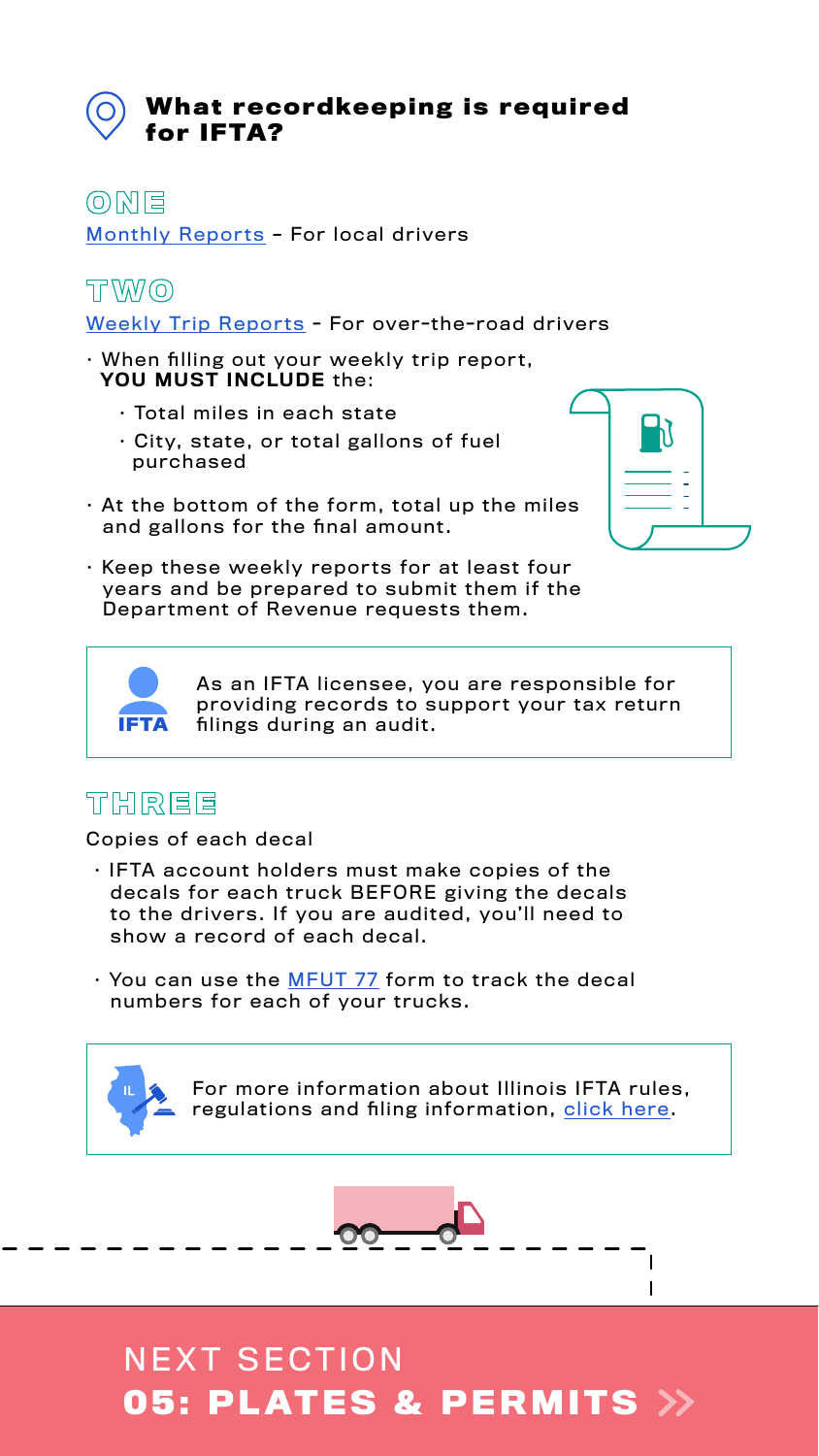<span id="page-15-0"></span>![](_page_15_Picture_0.jpeg)

# Permits

## **What are mileage permits?**

Some states require an additional permit before you can file mileage tax. Mileage permits are necessary for four states: Kentucky, New Mexico, New York and Oregon. Each of these states has

![](_page_15_Figure_5.jpeg)

All About Trucks can help you apply for and renew these plates and permits. To download the [application forms for each state, visit our website.](https://www.allabouttrucks.us/state-permits/)

![](_page_15_Picture_2.jpeg)

![](_page_15_Figure_7.jpeg)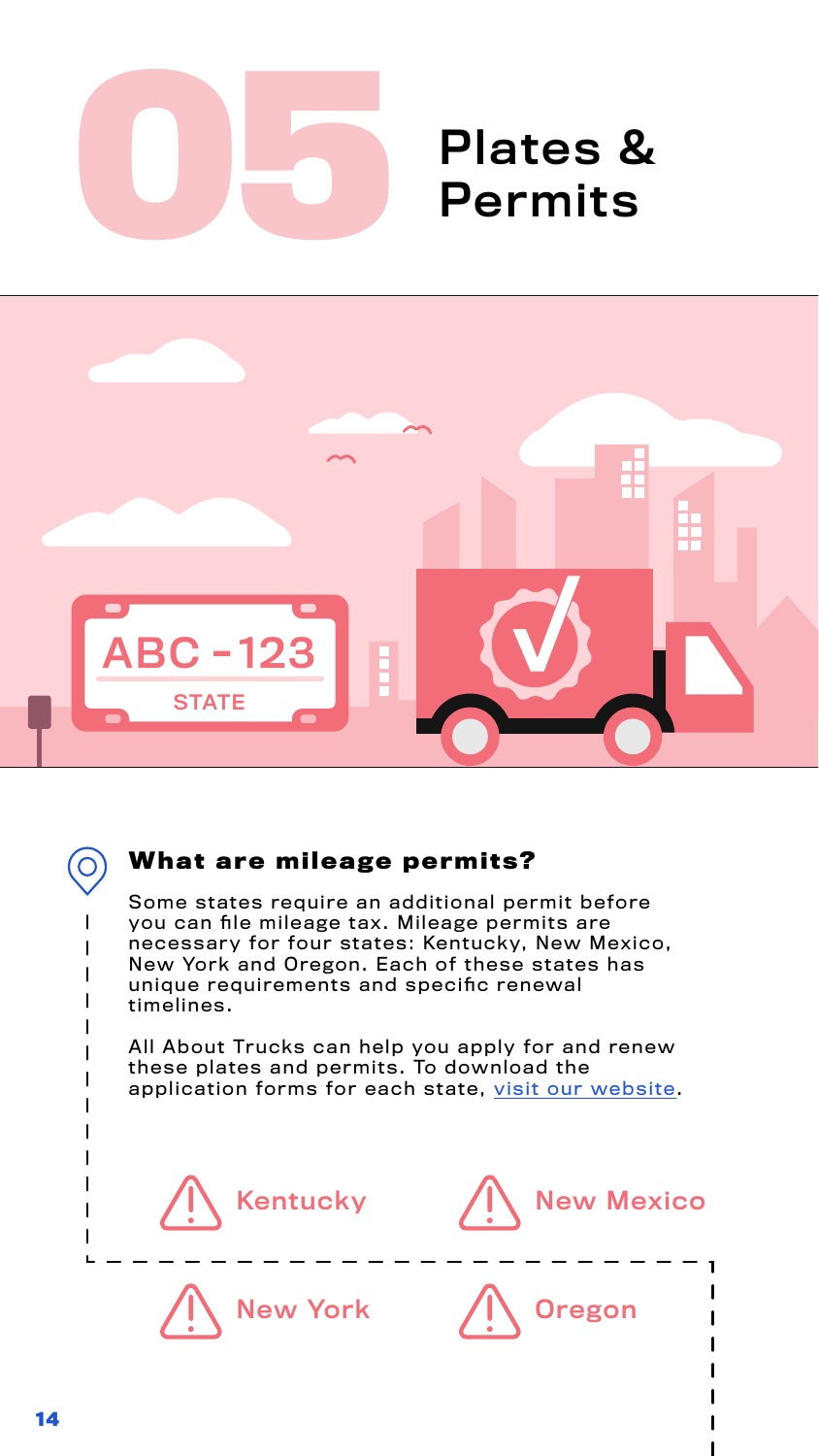## **Who requires mileage permits for Kentucky, New Mexico, New York and Oregon?**

Mileage permit requirements are based on truck weight and vary by state.

- **· Kentuck:** All trucks 59,999 lbs and over.
- **· New Mexico:** All trucks over 26,000lb.
- **· New York:** All trucks over 18,000lb.
- **· Oregon:** All trucks over 26,000lb.

![](_page_16_Figure_6.jpeg)

- **·** Owner's name (first and last)
- **·** Company address
- **·** Phone number
- **·** Company email address
- **·** DOT/MC number of your own company OR the company you work for

- **·** Federal Taxpayer ID/Employer Identification Number (EIN)
- **·** Copy of current registration for each truck that requires a permit

(Please Note: In order to get an account in New Mexico, you must have your own authority)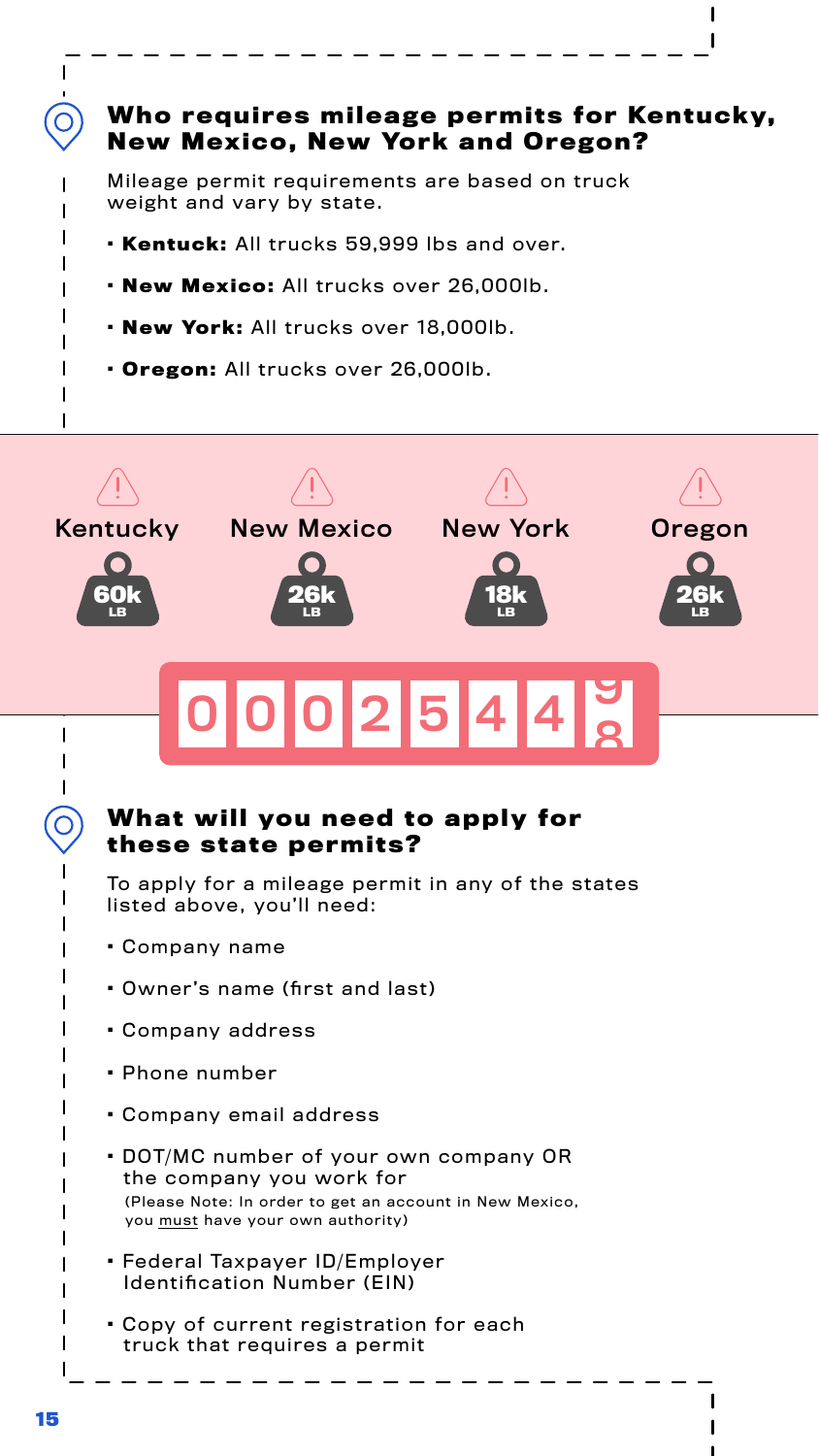#### **When will you need to renew your state permits?**

Some states require annual renewals, while others require no renewals at all. Make sure you take note of the renewal

schedules for your specific permits.

- **· New York:** Renew every 3 years.
- **· New Mexico:** Renew every year.
- **· Kentucky:** No renewal required, but changes to your inventory must be reported.
- **· Oregon:** No renewal required if you have a permanent permit, but changes to your inventory must be reported.

## **What's different about Oregon permits?**

There are two types of Oregon permits, a one-time pass and a permanent pass.

## ONE-TIME PASS

This is for carriers traveling to or through Oregon **fewer** than 10 times in a calendar year.

The cost is dependent on miles driven in Oregon-you pay per mile.

> **[To apply for a one-time pass, complete](https://www.allabouttrucks.us/wp-content/uploads/AAT_Oregon_One-Time_Pass.pdf)  the Oregon: One-Time Pass form.**

## PERMANENT PASS

This is for carriers traveling to or through Oregon **more** than 10 times in a calendar year.

You can apply for permanent account right away.

Bond is required, and the cost depends on the number of trucks you are adding to your account.

![](_page_17_Picture_10.jpeg)

## **06: RANDOM DRUG & ALCOHOL PROGRAM AND CLEARINGHOUSE** NEXT SECTION

[Our team is happy to help you with the application process.](https://www.allabouttrucks.us/contact-us/) Contact us to get started.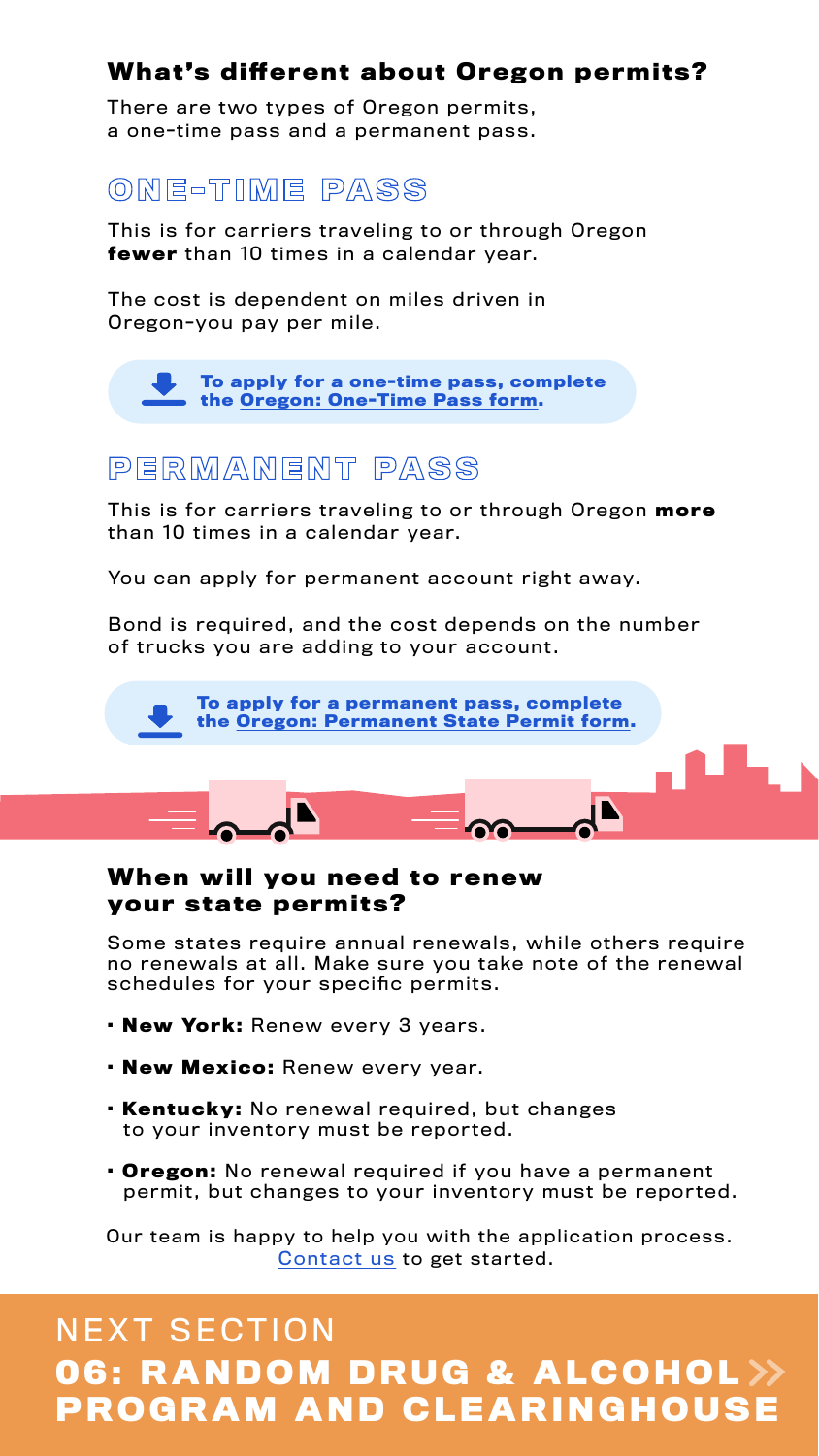<span id="page-18-0"></span>![](_page_18_Picture_0.jpeg)

# Alcohol Program and Clearinghouse

![](_page_18_Picture_2.jpeg)

![](_page_18_Picture_3.jpeg)

## **WHAT IS A RANDOM DRUG & ALCOHOL TESTING PROGRAM?**

A random drug and alcohol testing program helps keep all drivers safer by identifying those who are abusing drugs or alcohol while on the job. A testing program randomly selects drivers from a pool of people, called a consortium, and asks them to visit a lab to be tested. The program will take note of any drivers who show signs of abusing drugs or alcohol so they can be followed up with.

## **WHO NEEDS TO ENROLL IN A RANDOM DRUG & ALCOHOL PROGRAM?**

The Federal Motor Carrier Safety Administration (FMCSA), along with the Department of Transportation (DOT), requires that drivers with a commercial license (CDL) be enrolled in a drug and alcohol testing program. Carriers must enroll in a random drug and alcohol program AND have an account with the FMCSA Clearinghouse. Drivers must have a Driver Account with Clearinghouse, and a query must be pulled on the driver prior to operating the truck.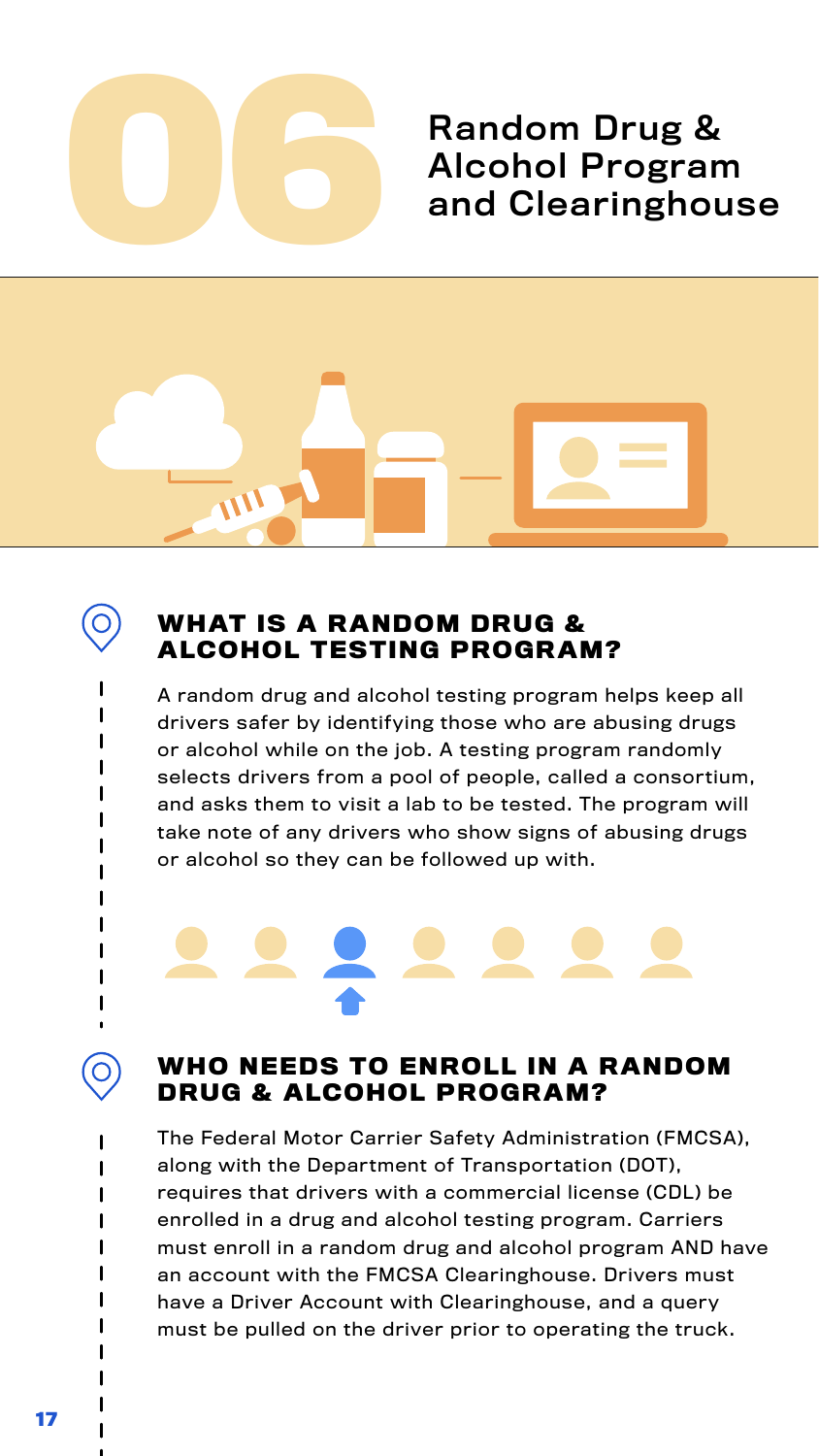## **HOW DO YOU ENROLL IN A RANDOM DRUG & ALCOHOL PROGRAM?**

All About Trucks works with TransLab to provide our Random Drug & Alcohol Program. TransLab has lab locations across the country, so getting tested is convenient. Enrolling is simple:

![](_page_19_Picture_2.jpeg)

Include your payment information along with your form so our team can process your enrollment.

## **WHAT IS THE FMCSA DRUG AND ALCOHOL CLEARINGHOUSE?**

Clearinghouse is a secure, online database run by the Federal Motor Carrier Safety Administration (FMCSA). The Clearinghouse gives the FMCSA, employers, state licensing agencies, and law enforcement access to real-time data about a CDL driver's drug and alcohol program violations.

Reporting or remaining on duty with a safety-sensitive function while having a blood alcohol concentration of 0.04 or more. This can also mean being on duty in a similar function while using any drug specified in state regulations other than those prescribed by a physician.

To add a driver to the program, complete the **[Random Drug & Alcohol: Adding a Driver form](https://www.allabouttrucks.us/wp-content/uploads/AAT_RandomProgram_Add_A_Driver9.29.pdf)**

![](_page_19_Picture_6.jpeg)

To enroll for the first time, complete the **[Random Drug & Alcohol: Enrollment form](https://www.allabouttrucks.us/wp-content/uploads/AAT_RandomProgram_Enrollment9.29.pdf)**

![](_page_19_Picture_4.jpeg)

To remove a driver from the program, complete the **[Random Drug & Alcohol: Removing a Driver form](https://www.allabouttrucks.us/wp-content/uploads/AAT_RandomProgram_Remove_A_Driver.pdf)**

![](_page_19_Figure_8.jpeg)

## **These violations may include:**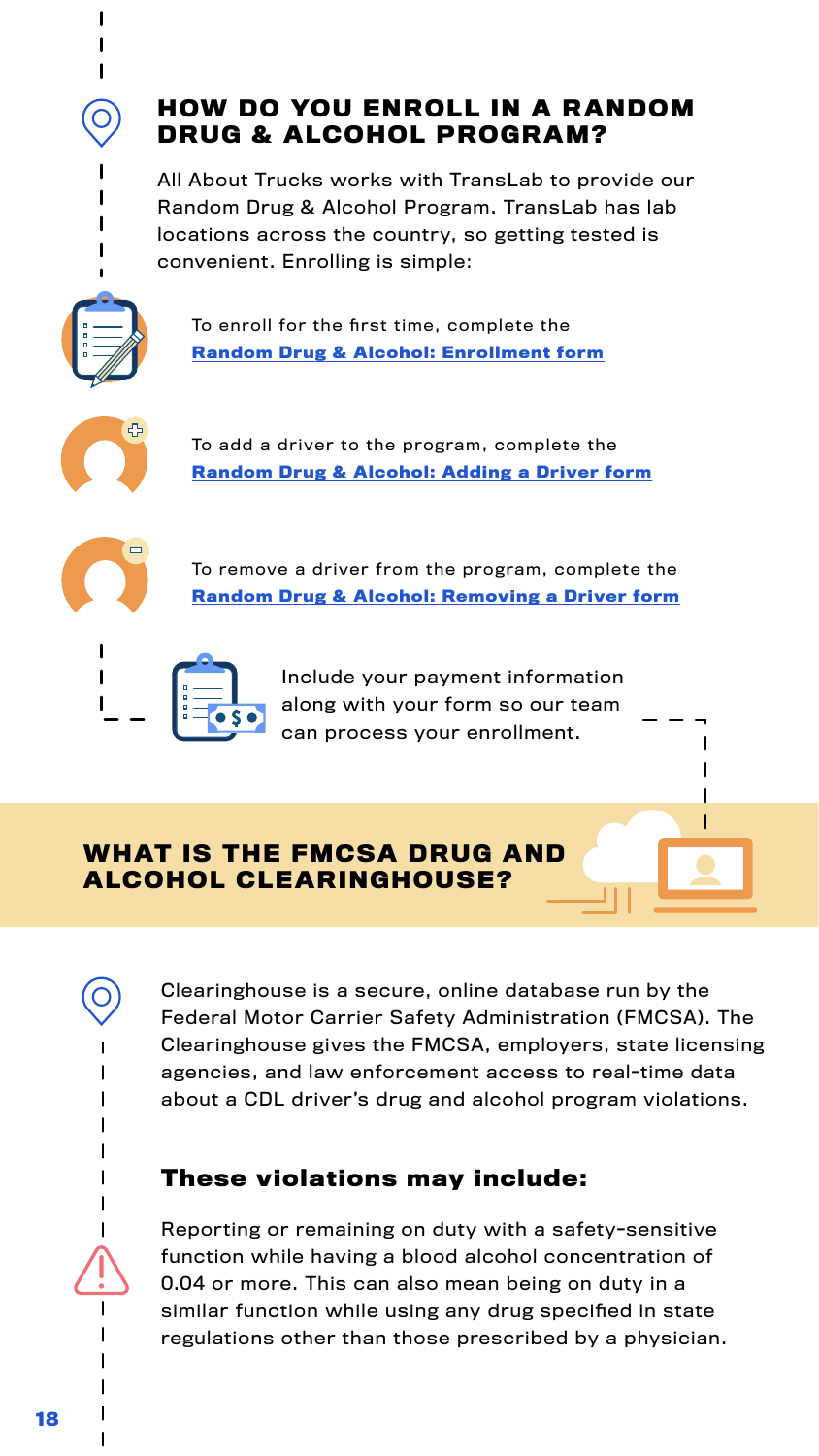Using alcohol while also performing, or within four hours of performing, a safety-sensitive function.

Using alcohol within eight hours after an accident, or until the post-accident test is complete, whichever occurs first.

Testing positive for use of specified drugs or refusing to submit to a required alcohol or drug test.

## **HOW DO YOU CREATE A CLEARINGHOUSE ACCOUNT?**

[Fill out enrollment forms that are on our website:](https://www.allabouttrucks.us/wp-content/uploads/AAT_Clearinghouse_Company_Enrollment.pdf)

#### **All About Trucks can assist you for a service fee.**

**Registering for a Random Drug & Alcohol Testing program does not mean that you have a Clearinghouse account. You must register for both separately.** 

**You must have designated All About Trucks or TransLab as your TPA if you are in the All About Trucks or Translab Random program.** 

![](_page_20_Picture_16.jpeg)

However, if you want to do it on your own, and need more information you can visit the following website: **[https://clearinghouse.fmcsa.dot.gov/](https://clearinghouse.fmcsa.dot.gov)** 

A driver can complete a SAP program to remedy these violations or if they failed a drug test. Taking the proper steps to be in good standing will be reflected in their Clearinghouse account.

![](_page_20_Figure_5.jpeg)

#### **Click to download enrollment forms**

![](_page_20_Picture_6.jpeg)

Random Drug & Alcohol Testing Program

Clearinghouse Account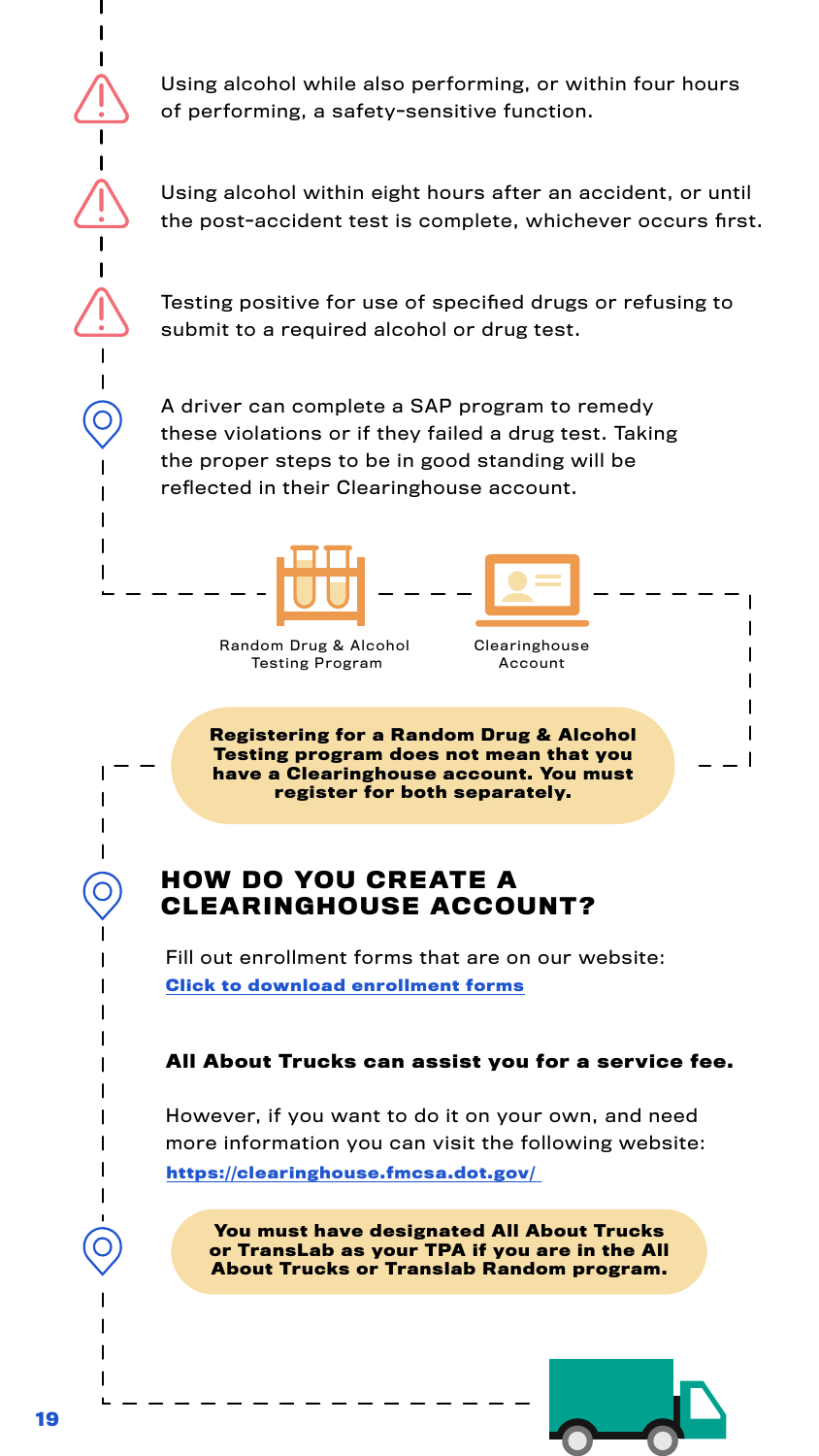**·** Makes it harder for drivers to hide drug and alcohol

program violations from employers

- **·** Assists roadside inspectors and other enforcement agencies to ensure drivers have received and completed the required treatment before allowing them to perform safety-sensitive functions, such as driving a truck
- **·** Makes it easier for FMCSA to determine employer compliance regarding testing, investigations, and reporting regulations

## **07: HOW TO HIRE A DRIVER**  NEXT SECTION

![](_page_21_Figure_3.jpeg)

As of January 6, 2020, employers and their designated consortium or third-party administrator are required to conduct queries for their current or prospective drivers. The purpose of the queries is to find out if those employees are prohibited from performing safety-sensitive functions, including operating a commercial motor vehicle due to an unresolved drug or alcohol program violation.

![](_page_21_Picture_0.jpeg)

## **QUERIES & CONSENT REQUESTS**